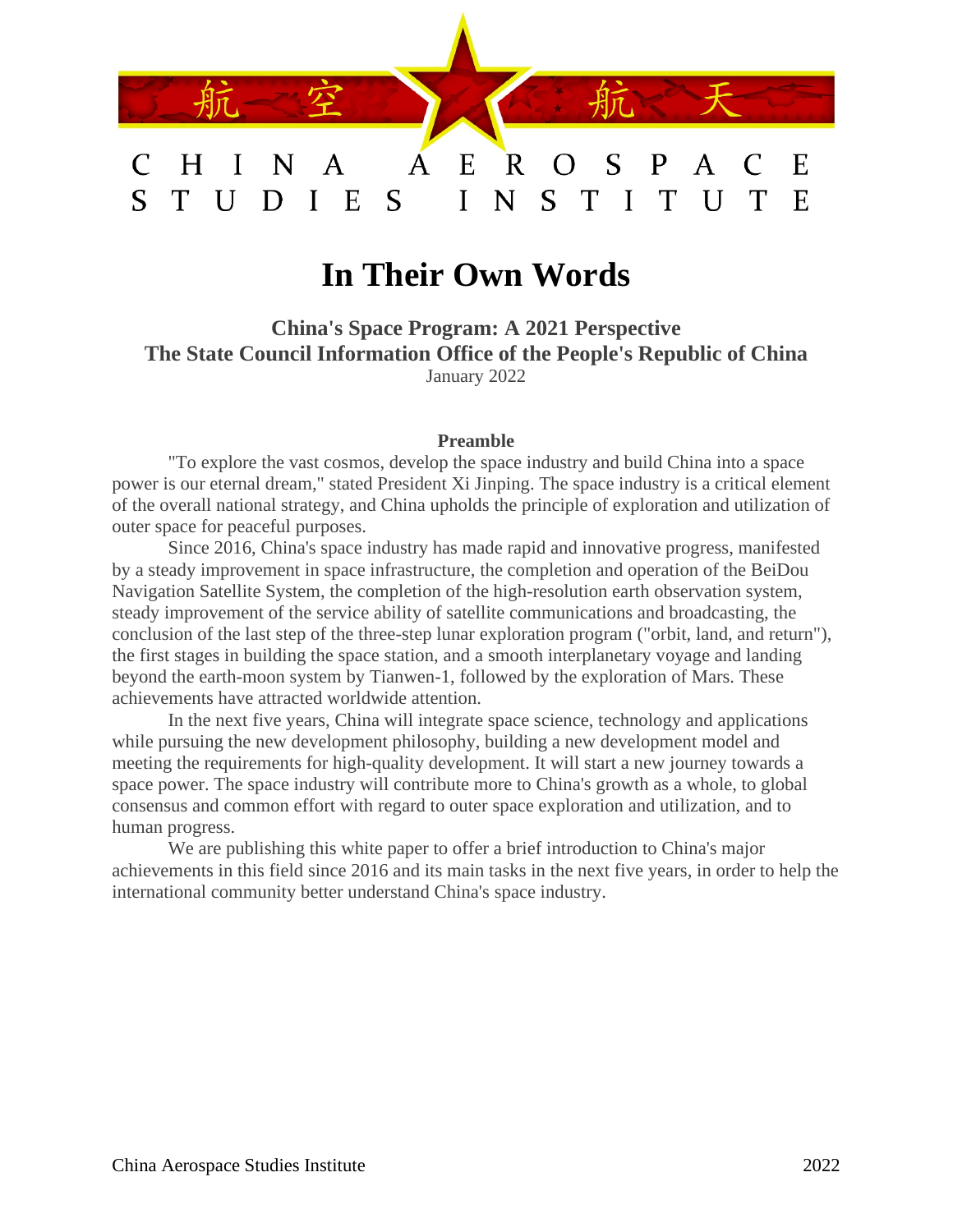## **I. A New Journey Towards a Strong Space Presence**

## **1. Mission**

The mission of China's space program is: to explore outer space to expand humanity's understanding of the earth and the cosmos; to facilitate global consensus on our shared responsibility in utilizing outer space for peaceful purposes and safeguarding its security for the benefit of all humanity; to meet the demands of economic, scientific and technological development, national security and social progress; and to raise the scientific and cultural levels of the Chinese people, protect China's national rights and interests, and build up its overall strength.

## **2. Vision**

China aims to strengthen its space presence in an all-round manner: to enhance its capacity to better understand, freely access, efficiently use, and effectively manage space; to defend national security, lead self-reliance and self-improvement efforts in science and technology, and promote high-quality economic and social development; to advocate sound and efficient governance of outer space, and pioneer human progress; and to make a positive contribution to China's socialist modernization and to peace and progress for all humanity.

## **3. Principles**

China's space industry is subject to and serves the overall national strategy. China adheres to the principles of innovation-driven, coordinated, efficient, and peaceful progress based on cooperation and sharing to ensure a high-quality space industry.

## **- Innovation-driven development**

China puts innovation at the core of its space industry. It boosts state strategic scientific and technological strength in the space industry, implements major space programs, strengthens original innovation, optimizes the environment for innovation, achieves industrial production as early as possible, and grows China's independent capacity to build a safe space industry.

#### **- Coordination and efficiency**

China adopts a holistic approach in building its space industry. It mobilizes and guides different sectors to take part in and contribute to this key industry, and coordinates all relevant activities under an overall plan. It ensures that technology plays a greater role in promoting and guiding space science and applications, and it facilitates the growth of new forms and models of business for the industry. These measures aim to raise the quality and overall performance of China's space industry.

#### **- For peaceful purposes**

China has always advocated the use of outer space for peaceful purposes, and opposes any attempt to turn outer space into a weapon or battlefield or launch an arms race in outer space. China develops and utilizes space resources in a prudent manner, takes effective measures to protect the space environment, ensures that space remains peaceful and clean, and guarantees that its space activities benefit humanity.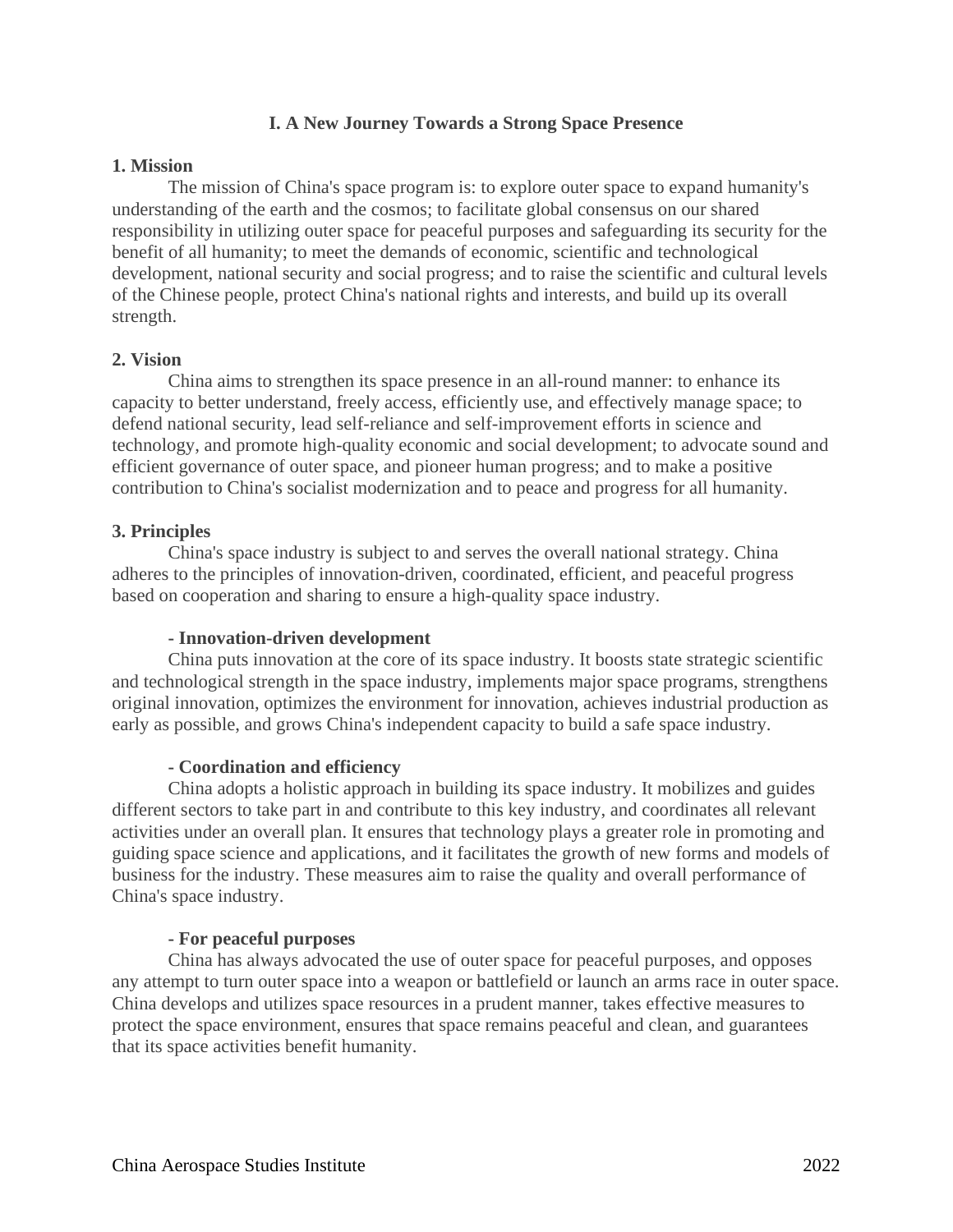## **- Cooperation and sharing**

China always combines independence and self-reliance with opening to the outside world. It actively engages in high-level international exchanges and cooperation, and expands global public services for space technology and products. It takes an active part in solving major challenges facing humanity, helps to realize the goals of the United Nations 2030 Agenda for Sustainable Development, and facilitates global consensus and common effort with regard to outer space exploration and utilization.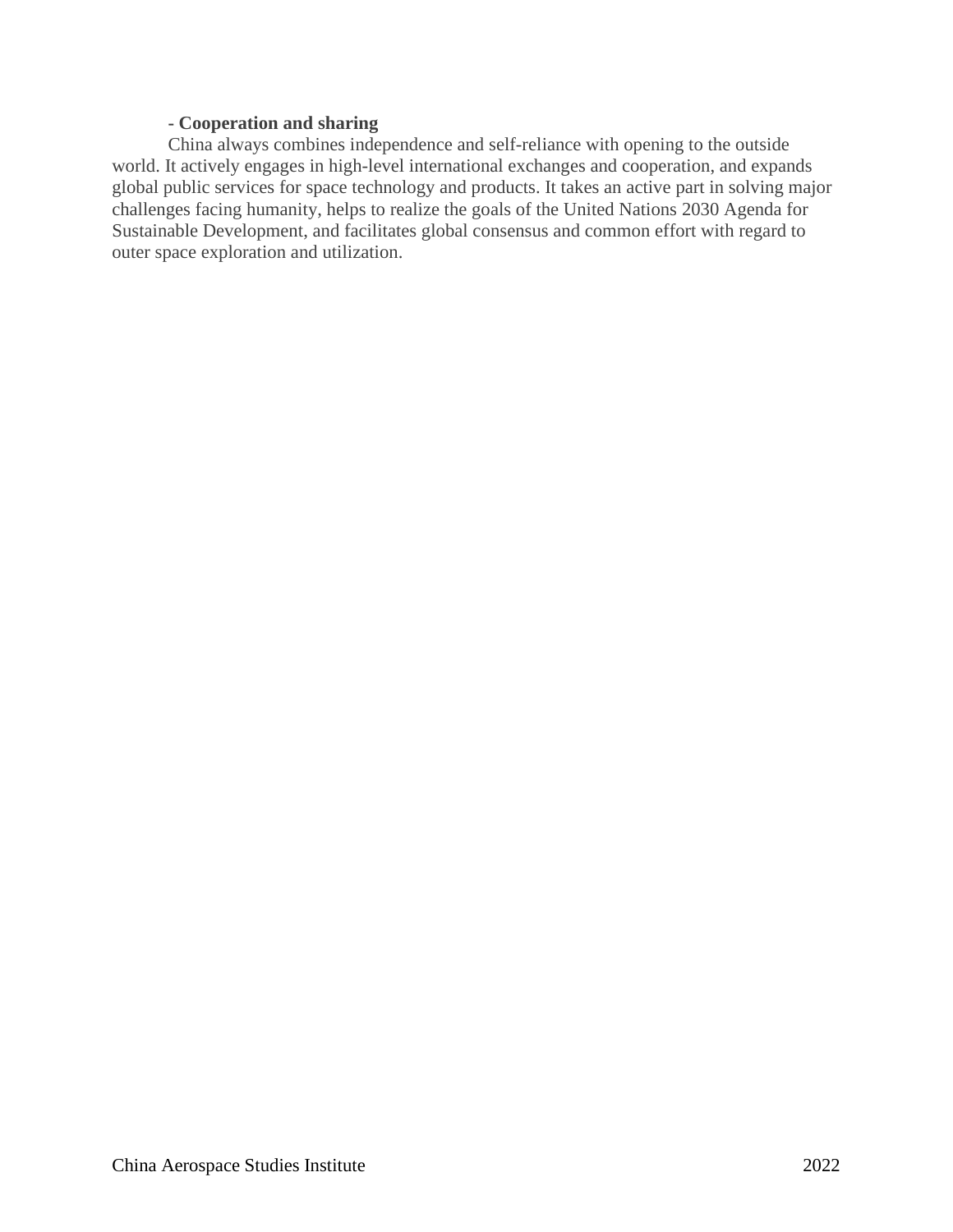## **II. Development of Space Technology and Systems**

China's space industry serves its major strategic needs, and targets cutting-edge technology that leads the world. Spearheaded by the major space projects, the country has accelerated research into core technologies, stepped up their application, and redoubled its efforts to develop space technology and systems. As a result, China's capacity to enter and return from space, and its ability to engage in space exploration, utilization and governance have grown markedly along a sustainable path.

## **1. Space Transport System**

From 2016 to December 2021, 207 launch missions were completed, including 183 by the Long March carrier rocket series. The total launch attempts exceeded 400. The Long March carrier rockets are being upgraded towards non-toxic and pollution-free launch, and they are becoming smarter boosted by modular technology. The Long March-5 and Long March-5B carrier rockets have been employed for regular launches; Long March-8 and Long March-7A have made their maiden flights, with increased payload capacity.

China now provides a variety of launch vehicle services. The Long March-11 carrier rocket has achieved commercial launch from the sea; the Smart Dragon-1, Kuaizhou-1A, Hyperbola-1, CERES-1 and other commercial vehicles have been successfully launched; successful demonstration flight tests on reusable launch vehicles have been carried out.

In the next five years, China will continue to improve the capacity and performance of its space transport system, and move faster to upgrade launch vehicles. It will further expand the launch vehicle family, send into space new-generation manned carrier rockets and high-thrust solid-fuel carrier rockets, and speed up the R&D of heavy-lift launch vehicles. It will continue to strengthen research into key technologies for reusable space transport systems, and conduct test flights accordingly. In response to the growing need for regular launches, China will develop new rocket engines, combined cycle propulsion, and upper stage technologies to improve its capacity to enter and return from space, and make space entry and exit more efficient.

#### **2. Space Infrastructure**

#### **(1) Satellite remote-sensing system**

The space-based section of the China High-resolution Earth Observation System has been largely completed, enabling high-spatial-resolution, high-temporal-resolution and high-spectrumresolution earth observation. China now provides improved land observation services, having launched the Ziyuan-3 03 earth resources satellite, the Huanjing Jianzai-2A/2B satellites for environmental disaster management, a high-resolution multi-mode imaging satellite, a hyperspectral observation satellite, and a number of commercial remote-sensing satellites. In ocean observation, China is now able to view multiple indexes of contiguous waters around the globe on all scales, with high-resolution images from the Haiyang-1C/1D satellites and the Haiyang-2B/2C/2D satellites.

China's ability to observe the global atmosphere has achieved a significant increase. Its new-generation Fengyun-4A/4B meteorological satellites in the geostationary orbit are able to perform all-weather, precise and uninterrupted atmospheric monitoring and disaster monitoring to boost response capability. The successful launches of Fengyun-3D/3E satellites enable coordinated morning, afternoon and twilight monitoring, and the Fengyun-2H satellite provides monitoring services for countries and regions participating in the Belt and Road Initiative.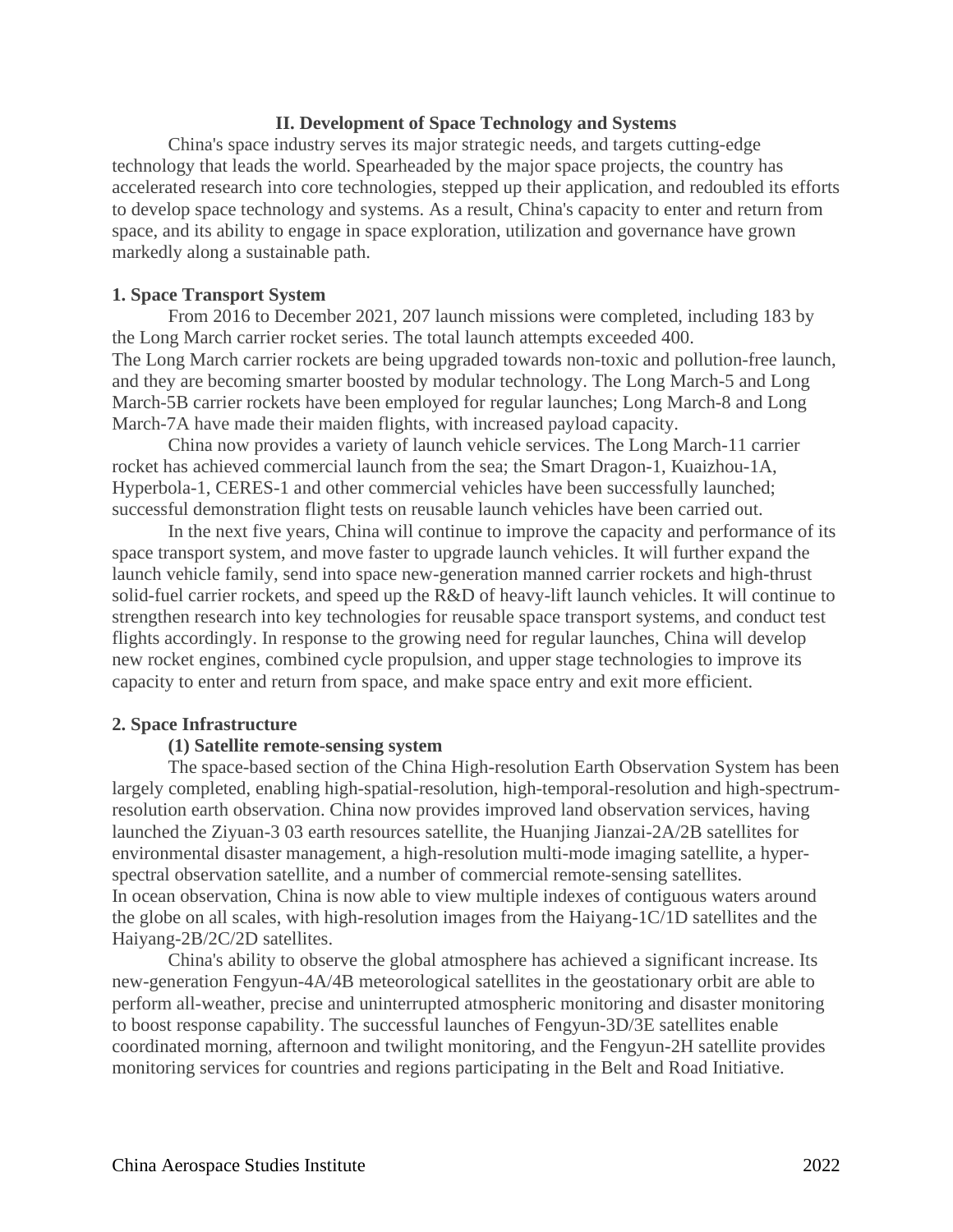With further improvements to the ground system of its remote-sensing satellites, China is now able to provide remote-sensing satellite data receiving and quick processing services across the world.

## **(2) Satellite communications and broadcasting system**

China has made steady progress in developing fixed communications and broadcasting satellite network, which now covers more areas with greater capacity. The Zhongxing-6C and Zhongxing-9B satellites ensure the uninterrupted, stable operation of broadcasting and television services. The Zhongxing-16 and APSTAR-6D satellites, each with a 50Gbps capacity, signify that satellite communications in China have reached the stage of high-capacity service.

The mobile communications and broadcasting satellite network has expanded with the launch of the Tiantong-1 02/03 satellites, operating in tandem with the Tiantong-1 01 satellite, to provide voice, short message and data services for hand-held terminal users in China, its neighboring areas, and certain parts of the Asia-Pacific.

The relay satellite system is being upgraded with the launch of the Tianlian-1 05 and Tianlian-2 01 satellites, giving a powerful boost to capacity.

The satellite communications and broadcasting ground system has been improved, to form a space-ground integrated network that provides satellite communications and broadcasting, internet, Internet of Things, and information services around the globe.

## **(3) Satellite navigation system**

The completion and operation of the 30-satellite BeiDou Navigation Satellite System (BDS-3) represents the successful conclusion of the system's three-step strategy and its capacity to serve the world. BeiDou's world-leading services include positioning, navigation, timing, regional and global short-message communication, global search and rescue, ground-based and satellite-based augmentation, and precise point positioning.

In the next five years, China will continue to improve its space infrastructure, and integrate remote-sensing, communications, navigation, and positioning satellite technologies. It will:

- Upgrade its spatial information services featuring extensive connection, precise timing and positioning, and all dimension sensoring;
- Develop satellites for geostationary microwave monitoring, new-type ocean color observation, carbon monitoring of the territorial ecosystem, and atmospheric environmental monitoring;
- Develop dual-antenna X-band interferometric synthetic aperture radar (InSAR), land water resources and other satellite technology, for efficient, comprehensive earth observation and data acquisition across the globe;
- Build a satellite communications network with high and low orbit coordination, test new communications satellites for commercial application, and build a second-generation data relay satellite system;
- Study and research navigation-communications integration, low-orbit augmentation and other key technologies for the next-generation BeiDou Navigation Satellite System, and develop a more extensive, more integrated and smarter national positioning, navigation and timing (PNT) system;
- Continue to improve the ground systems for remote-sensing, communications and navigation satellites.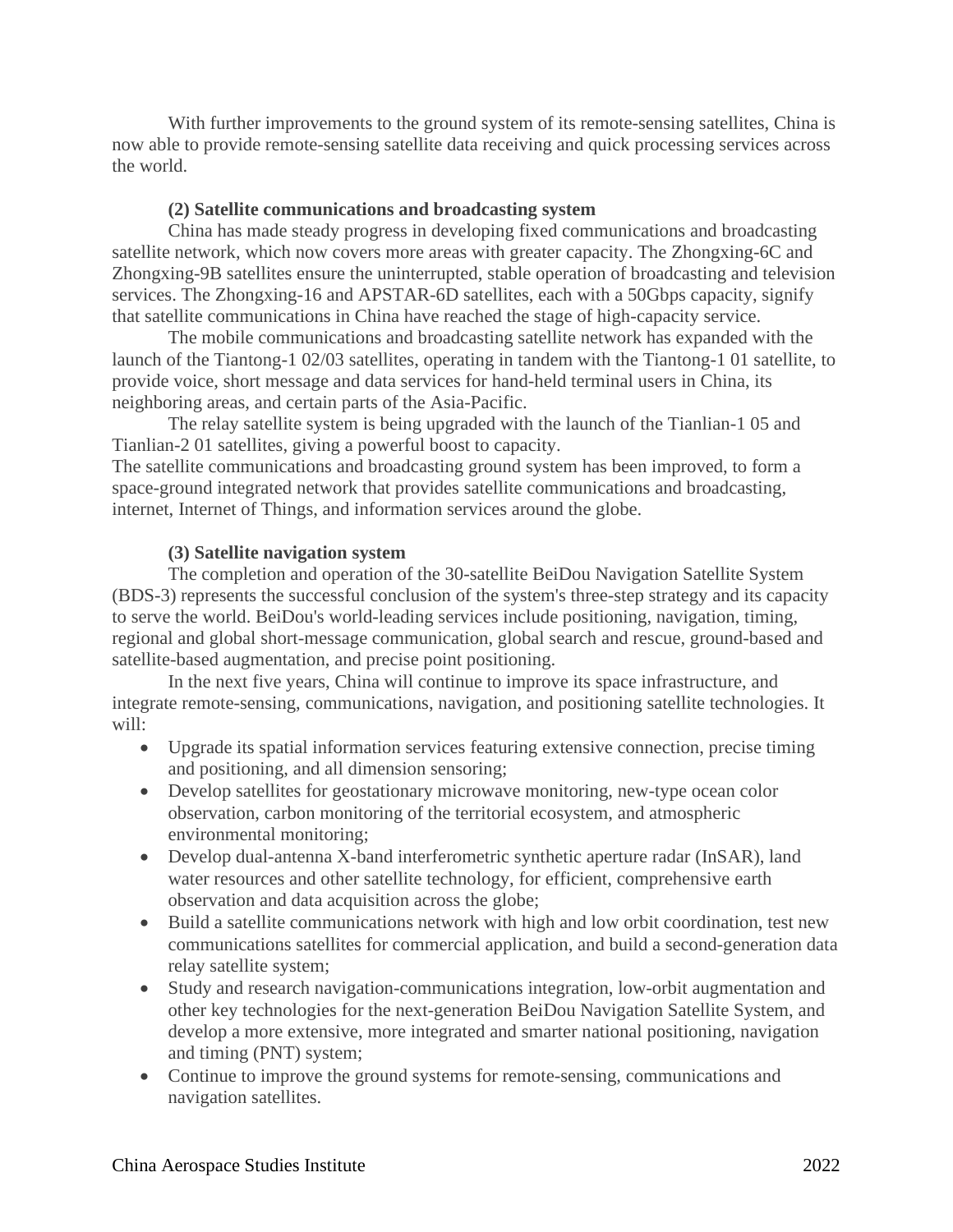## **3. Manned Spaceflight**

The Tianzhou-1 cargo spacecraft has docked with the earth-orbiting Tiangong-2 space laboratory. With breakthroughs in key technologies for cargo transport and in-orbit propellant replenishment, China has successfully completed the second phase of its manned spaceflight project.

The launch of the Tianhe core module marks a solid step in building China's space station. The Tianzhou-2 and Tianzhou-3 cargo spacecraft and the Shenzhou-12 and Shenzhou-13 manned spacecraft, together with the Tianhe core module to which they have docked, form an assembly in steady operation. Six astronauts have worked in China's space station, performing extravehicular activities, in-orbit maintenance, and scientific experiments.

In the next five years, China will continue to implement its manned spaceflight project. It plans to:

- Launch the Wentian and Mengtian experimental modules, the Xuntian space telescope, the Shenzhou manned spacecraft, and the Tianzhou cargo spacecraft;
- Complete China's space station and continue operations, build a space laboratory on board, and have astronauts on long-term assignments performing large-scale scientific experiments and maintenance;
- Continue studies and research on the plan for a human lunar landing, develop newgeneration manned spacecraft, and research key technologies to lay a foundation for exploring and developing cislunar space.

# **4. Deep Space Exploration**

## **(1) Lunar exploration**

Achieving relay communications through the Queqiao satellite, the Chang'e-4 lunar probe performed humanity's first soft landing on the far side of the moon, and conducted roving exploration. The Chang'e-5 lunar probe brought back 1,731 g of samples from the moon, marking China's first successful extraterrestrial sampling and return, and the completion of its three-step lunar exploration program of orbiting, landing and return.

# **(2) Planetary exploration**

The Tianwen-1 Mars probe orbited and landed on Mars; the Zhurong Mars rover explored the planet and left China's first mark there. China has achieved a leap from cislunar to interplanetary exploration.

In the next five years, China will continue with lunar and planetary exploration. It will:

- Launch the Chang'e-6 lunar probe to collect and bring back samples from the polar regions of the moon;
- Launch the Chang'e-7 lunar probe to perform a precise landing in the moon's polar regions and a hopping detection in lunar shadowed area;
- Complete R&D on the key technology of Chang'e-8, and work with other countries, international organizations and partners to build an international research station on the moon;
- Launch asteroid probes to sample near-earth asteroids and probe main-belt comets;
- Complete key technological research on Mars sampling and return, exploration of the Jupiter system, and so forth;
- Study plans for boundary exploration of the solar system.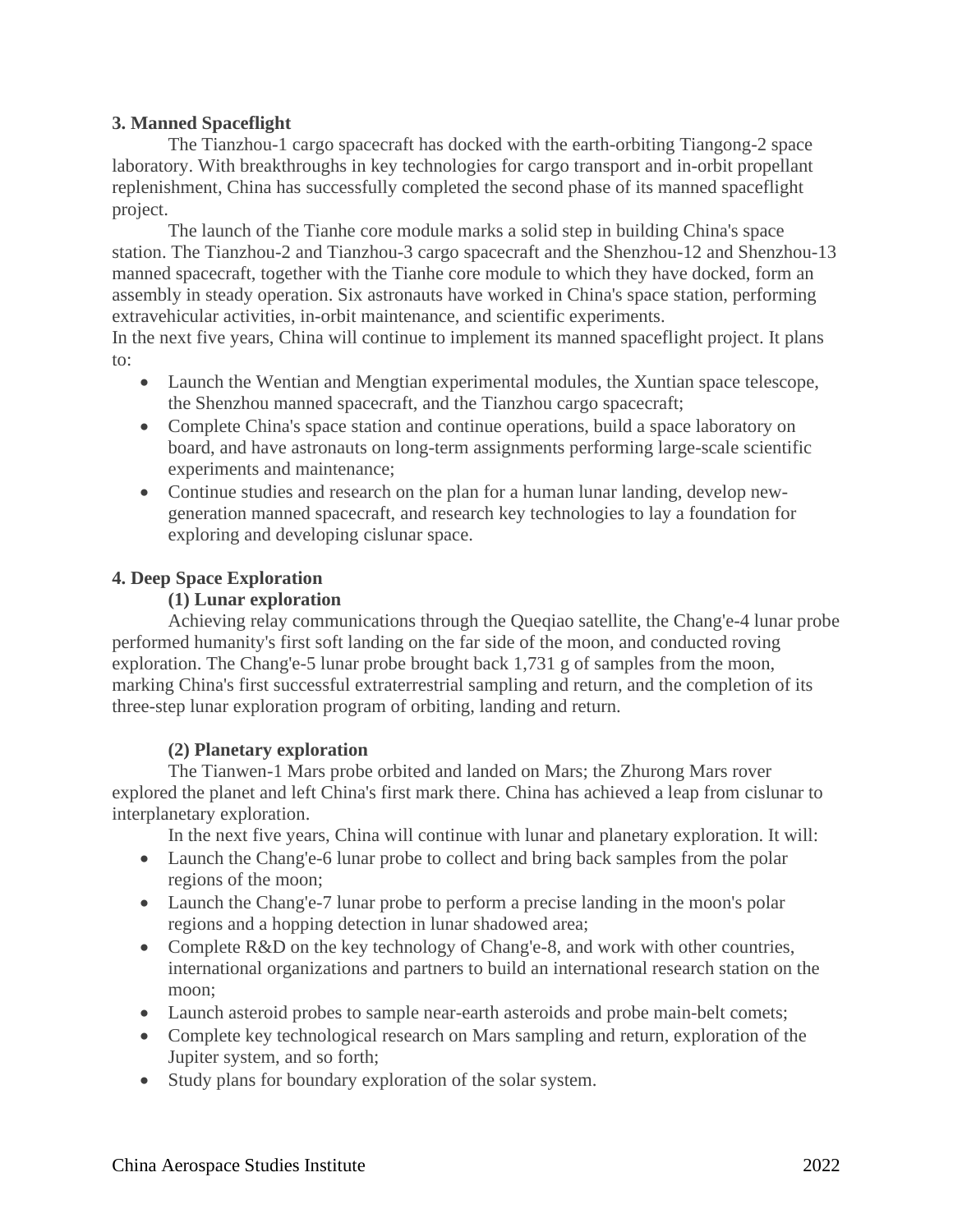# **5. Space Launch Sites and Telemetry, Tracking and Command (TT&C) (1) Space launch sites**

Adaptive improvements have been completed at the Jiuquan, Taiyuan and Xichang launch sites, with new launch pads installed at Jiuquan for the commercial launch of liquid fuel rockets, and the Wenchang Launch Site entering service. China has formed a launch site network covering both coastal and inland areas, high and low altitudes, and various trajectories to satisfy the launch needs of manned spaceships, space station modules, deep space probes and all kinds of satellites. In addition, its first sea launch site has begun operation.

# **(2) Space TT&C**

China's leap from cislunar to interplanetary TT&C communications, with growing spacebased TT&C capacity, represents a significant progress. Its space TT&C network has improved to form an integrated space-ground TT&C network providing security, reliability, quick response, flexible access, efficient operation and diverse services. TT&C missions of the Shenzhou and Tianzhou spacecraft series, Tianhe core module, Chang'e lunar probe series, and Tianwen-1 Mars probe have been completed successfully. TT&C station networks for commercial satellites are growing quickly.

In the next five years, China will strengthen unified technical standard-setting for its space products, and on this basis will:

- Further adapt the existing launch site system to better serve most launch missions, and make launch sites smarter, more reliable and more cost-effective to support high-intensity and diversified launch missions;
- Build commercial launch pads and launch sites to meet different commercial launch needs;
- Improve the space TT&C network in terms of organization, technology and methodology, grow the capacity to utilize and integrate space- and ground-based TT&C resources, and build a space TT&C network providing ubiquitous coverage and connections;
- Coordinate the operation and management of the national space system for greater efficiency;
- Strengthen the deep-space TT&C communications network to support missions probing the moon and Mars.

# **6. Experiments on New Technologies**

China has launched a number of new technological test satellites, and tested new technologies such as the common platforms of new-generation communications satellites, very high throughput satellites' telecommunication payload, Ka-band communications, satelliteground high-speed laser communications, and new electric propulsion.

In the next five years, China will focus on new technology engineering and application, conduct in-orbit tests of new space materials, devices and techniques, and test new technologies in these areas:

- Smart self-management of spacecraft;
- Space mission extension vehicle;
- Innovative space propulsion;
- In-orbit service and maintenance of spacecraft;
- Space debris cleaning.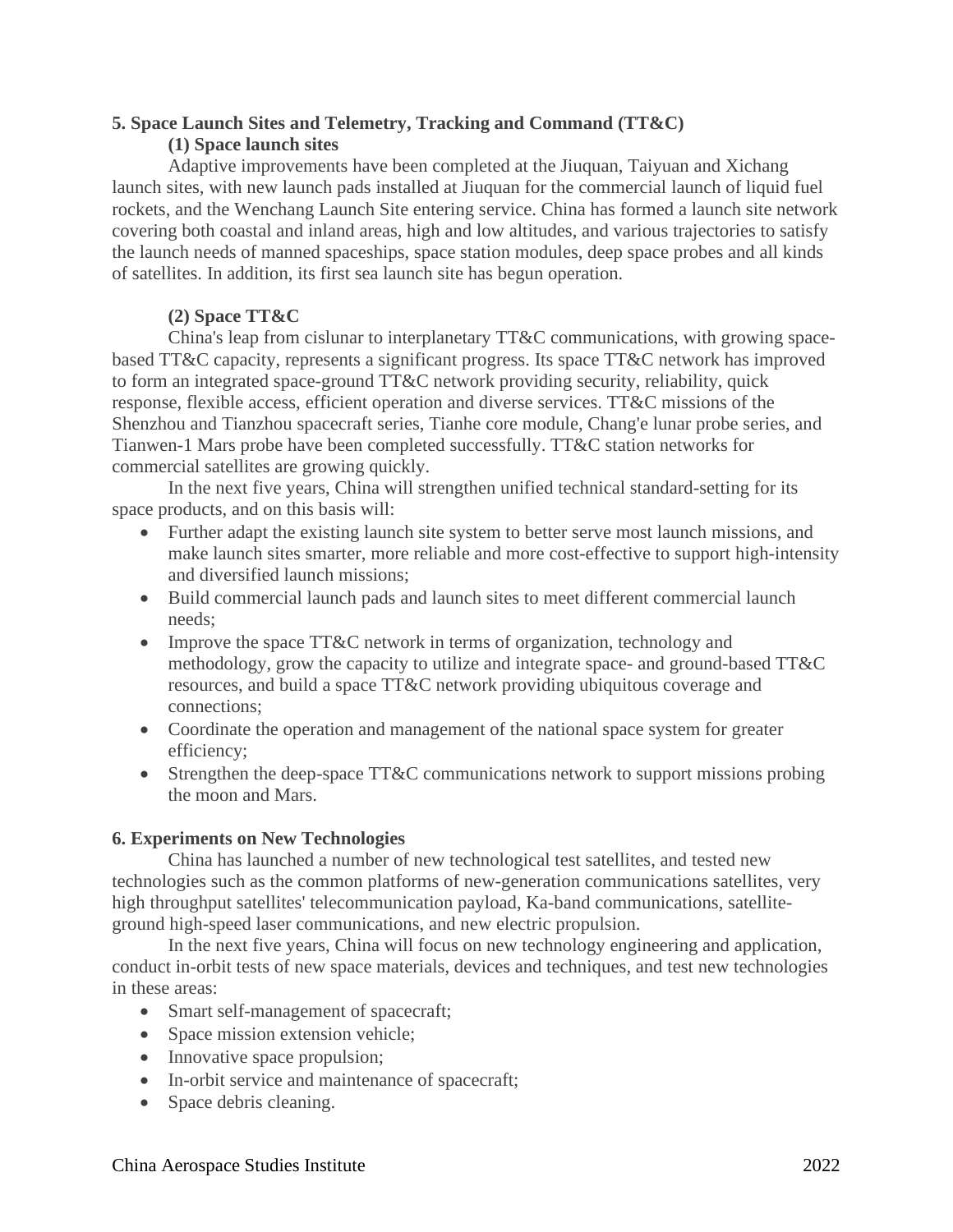## **7. Space Environment Governance**

With a growing database, China's space debris monitoring system is becoming more capable of collision warning and space event perception and response, effectively ensuring the safety of in-orbit spacecraft.

In compliance with the Space Debris Mitigation Guidelines and the Guidelines for the Long-term Sustainability of Outer Space Activities, China has applied upper stage passivation to all its carrier rockets, and completed end of life active deorbit of the Tiangong-2 and other spacecraft, making a positive contribution to mitigating space debris.

Progress has been made in the search and tracking of near-earth objects and in data analysis. A basic space climate service system is now in place, capable of providing services in space climate monitoring, early warning, and forecasting, and is providing broader applications.

In the next five years, China will continue to expand its space environment governance system. It will:

- Strengthen space traffic control;
- Improve its space debris monitoring system, cataloguing database, and early warning services;
- Conduct in-orbit maintenance of spacecraft, collision avoidance and control, and space debris mitigation, to ensure the safe, stable and orderly operation of the space system;
- Strengthen the protection of its space activities, assets and other interests by boosting capacity in disaster backup and information protection, and increasing invulnerability and survivability;
- Study plans for building a near-earth object defense system, and increase the capacity of near-earth object monitoring, cataloguing, early warning, and response;
- Build an integrated space-ground space climate monitoring system, and continue to improve relevant services to effectively respond to catastrophic space climate events.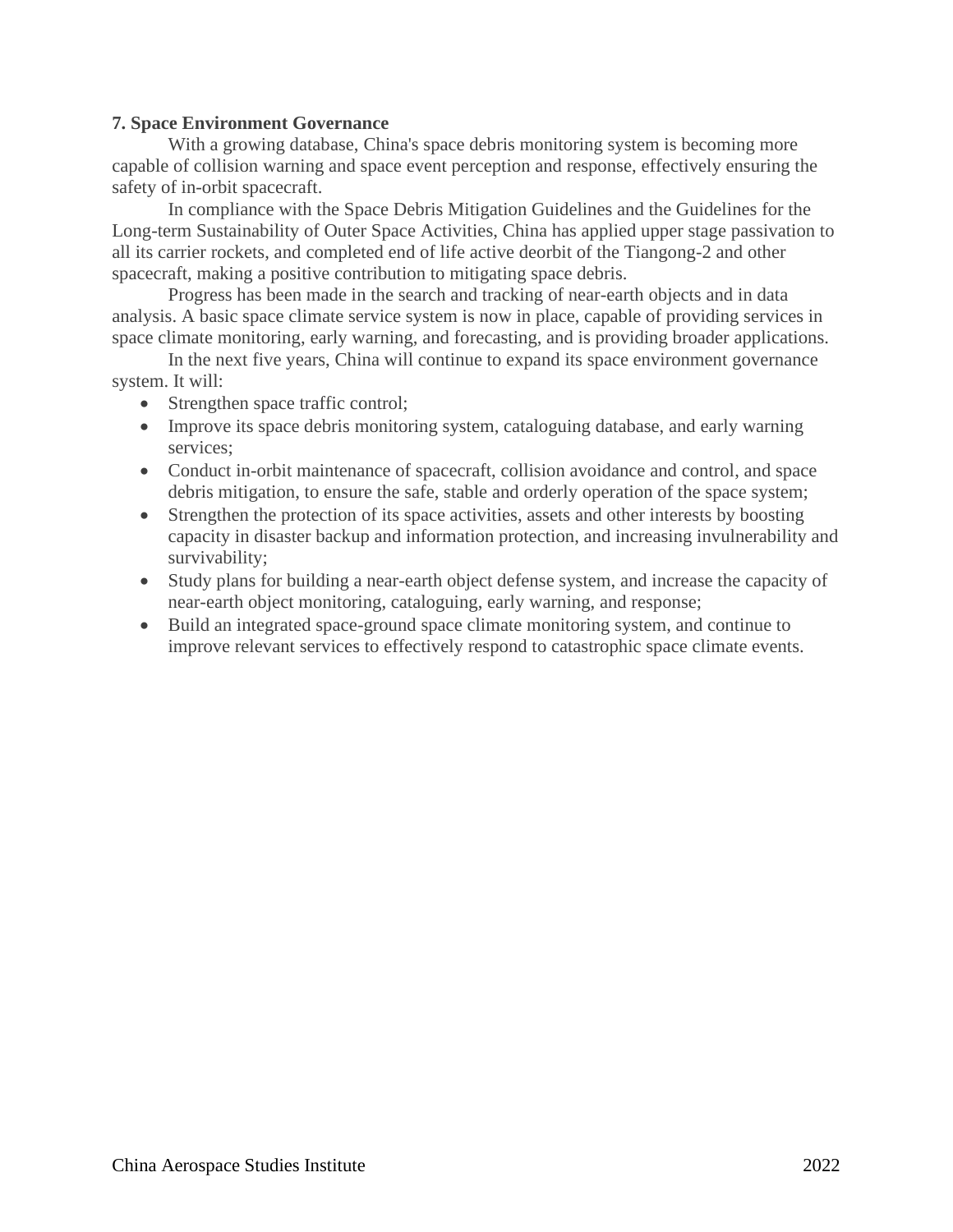## **III. Developing and Expanding Space Application Industry**

To serve the economy and society, China has promoted public and commercial application of its satellites and space technology, growing the industry towards greater efficiency.

## **1. Boosting Public Services with Satellites**

The service capacity of satellite applications has markedly improved. The significant role of satellites is seen in the protection of resources and the eco-environment, disaster prevention and mitigation, management of emergencies, weather forecasting and climate change response, and also felt in social management and public services, urbanization, coordinated regional development, and poverty eradication. The space industry helps to improve people's lives.

The satellite remote-sensing system has been used by almost all departments at national and provincial levels to conduct emergency monitoring of over 100 major and catastrophic natural disasters around the country. It provides services to tens of thousands of domestic users and over 100 countries, having distributed over 100 million scenes of data.

The communications and broadcasting satellite network has made direct services available to over 140 million households in China's rural and remote areas, provided returned data for over 500 mobile phone base stations, and ensured efficient emergency communications during the responses to the forest fire in Liangshan, Sichuan province, to the heavy rainstorm in Zhengzhou, Henan province and to other major disaster relief work.

The BeiDou Navigation Satellite System has guaranteed the safety of over seven million operating vehicles, provided positioning and short message communication services to over 40,000 seagoing fishing vessels, and offered precise positioning services for the freighting of supplies and tracking of individual movement for Covid-19 control, and for hospital construction.

In the next five years, under the overarching goal of building a safe, healthy, beautiful and digital China, we will intensify the integration of satellite application with the development of industries and regions, and space information with new-generation information technology such as big data and Internet of Things. We will also extend the integrated application of remotesensing satellite data on land, ocean and meteorology, advance the construction of infrastructure for integrated application of the BeiDou Navigation Satellite System, satellite communications, and the ground communications network, and improve our capacity to tailor and refine professional services. All these efforts will help to achieve the goals of peaking carbon dioxide emissions and carbon neutrality, to revitalize rural areas, and to realize new-type urbanization, coordinated development between regions and eco-environmental progress.

## **2. Space Application Industry**

The commercial use of satellite technology is thriving, which expands the applications market for governments, enterprises and individuals. A group of competitive commercial space enterprises are emerging and realizing industrialized large-scale operation. A variety of products and services such as high-accuracy maps using remote-sensing data, full dimensional images, data processing, and application software are improving the service to users in transport, ecommerce, trading of agricultural products, assessment of disaster losses and insurance claims, and the registration of real estate.

The ability to commercialize satellite communications and broadcasting services has further improved. Four 4K Ultra HD television channels in China were launched and TV viewers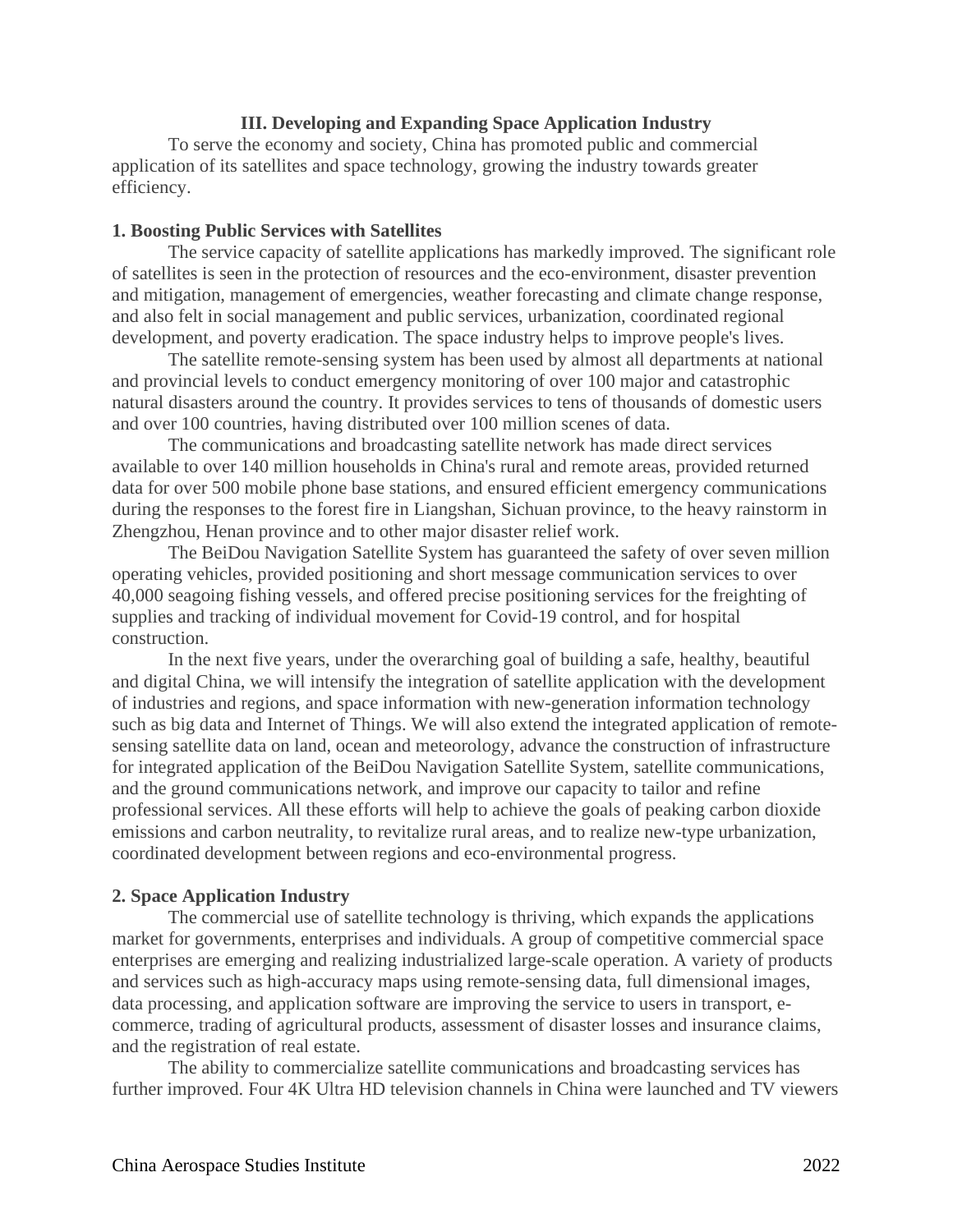now have access to over 100 HD channels. Internet access is also available on board ocean vessels and passenger aircraft. Tiantong-1, a satellite mobile communication system, is in commercial operation.

The satellite navigation industry has witnessed rapid growth as evidenced by sales of over 100 million chips compatible with the BeiDou system. Its industrial applications have been widely introduced into mass consumption, the sharing economy, and daily life. Achievements in space technology have helped traditional industries transform and upgrade, supported emerging industries such as new energy, new materials and environmental protection, enabled new business models such as smart cities, smart agriculture and unmanned driving to grow, making a great contribution to building China's strengths in science and technology, manufacturing, cyberspace and transport.

In the next five years, China's space industry will seize the opportunities presented by the expanding digital industry and the digital transformation of traditional industries, to promote the application and transfer of space technology. Through innovative business models and the deep integration of space application with digital economy, more efforts will be made to expand and extend the scope for applying satellite remote-sensing and satellite communications technologies, and realizing the industrialized operation of the BeiDou Navigation Satellite System. This will provide more advanced, economical, high-quality products and convenient services for all industries and sectors and for mass consumption. New business models for upscaling the space economy such as travel, biomedicine, debris removal and experiment services will be developed to expand the industry.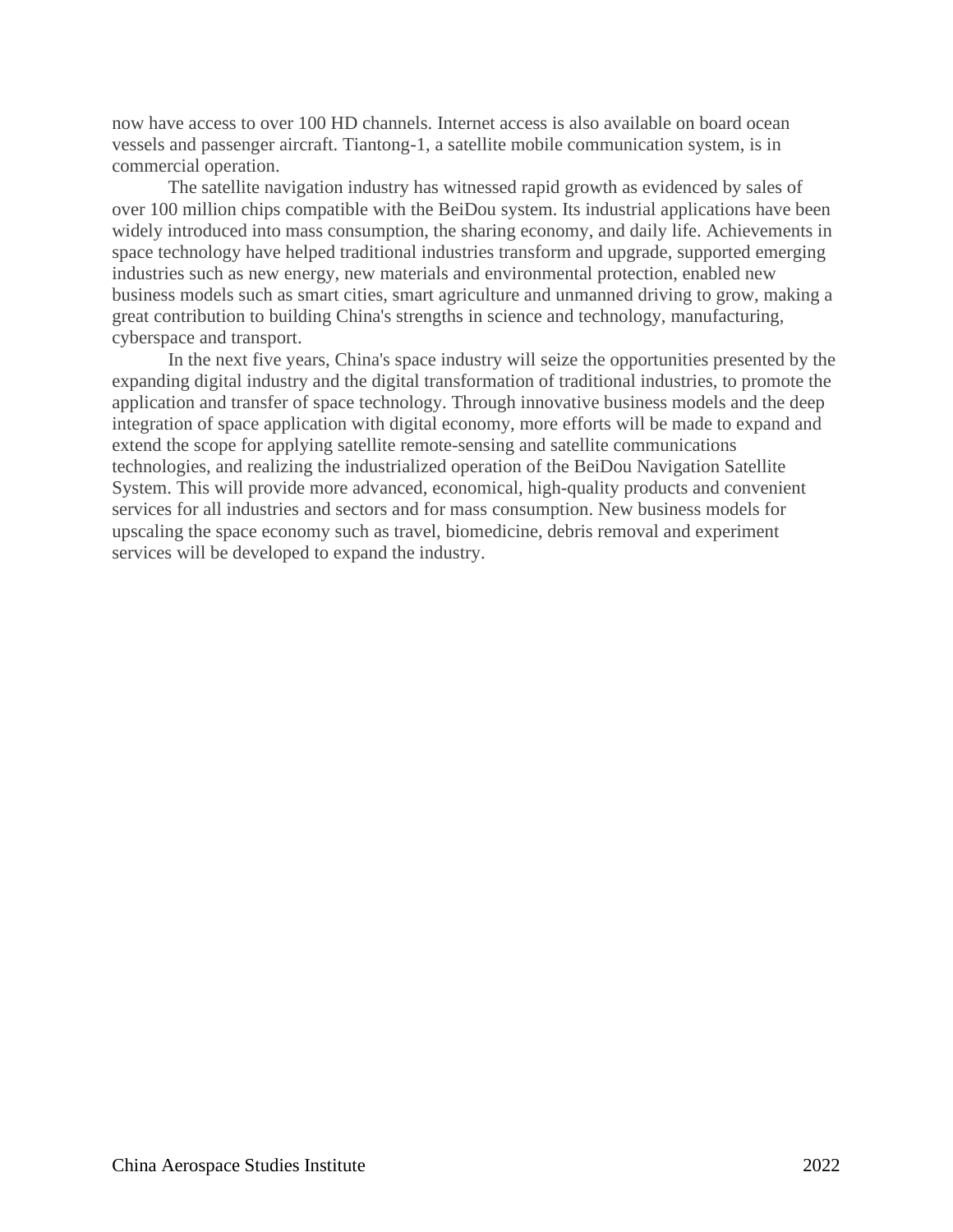## **IV. Research on Space Science**

China's research on space science focuses on scientific questions such as the origin and evolution of the universe, and the relationship between the solar system and humanity. It has launched programs to explore space and conduct experiments, advanced research on basic theories, and incubated major research findings.

#### **1. Research on Space Science**

## **(1) Space astronomy**

The Dark Matter Particle Explorer (DAMPE) Satellite obtained the precise measurements of the energy spectrums of cosmic ray electrons, protons and the GCR helium. The Huiyan (Insight) Hard X-ray Modulation Telescope was successfully launched; it has since discovered the strongest magnetic field in the universe and obtained a panoramic view of the black hole binary explosion process. The Xihe observation satellite was successfully launched, which obtained multiple solar spectroscopic images at different wavelengths in the Hα waveband.

## **(2) Lunar and planetary science**

Led by its lunar exploration program, China has achieved significant advances in the comprehensive surveying of the moon's geology and subsurface structure, in dating the lunar magmatic activity, and in analyzing its mineralogical features and chemical elements. In planetary exploration, China has built a deeper understanding of the geological evolution of Mars by conducting analysis of its surface structure and soil and the composition of its rocks.

## **(3) Space earth sciences**

Zhangheng-1, also known as the China Seismo-Electromagnetic Satellite, helped to obtain data on and build models of the global geomagnetic field and the in situ data of ionosphere parameters. A high-precision global carbon flux map, developed by using the data from the Chinese Global Carbon Dioxide Monitoring Scientific Experimental Satellite, is shared globally free of any charge.

## **(4) Space physics**

With the help of Mozi, the world's first quantum communication satellite, China has carried out experiments on satellite-based quantum teleportation and entanglement distribution over thousand kilometers, on gravitational induced decoherence of quantum entanglement, and on entanglement-based secure quantum cryptography over thousand kilometers with no trusted relay. It has also launched the Taiji-1 and Tianqin-1 satellites to support the space gravitational wave detection program.

In the next five years, China will continue with the research and development of programs such as the satellite for space gravitational wave detection, the Einstein Probe, the advanced space-based solar observatory, the panoramic imaging satellite for solar wind and magnetosphere interaction, and the high precision magnetic field measurement satellite, focusing on the subjects of the extreme universe, ripples in time and space, the panoramic view of the sun and the earth, and the search for habitable planets. China will continue to explore frontier areas and research into space astronomy, heliospheric physics, lunar and planetary science, space earth sciences, and space physics, to generate more original scientific findings.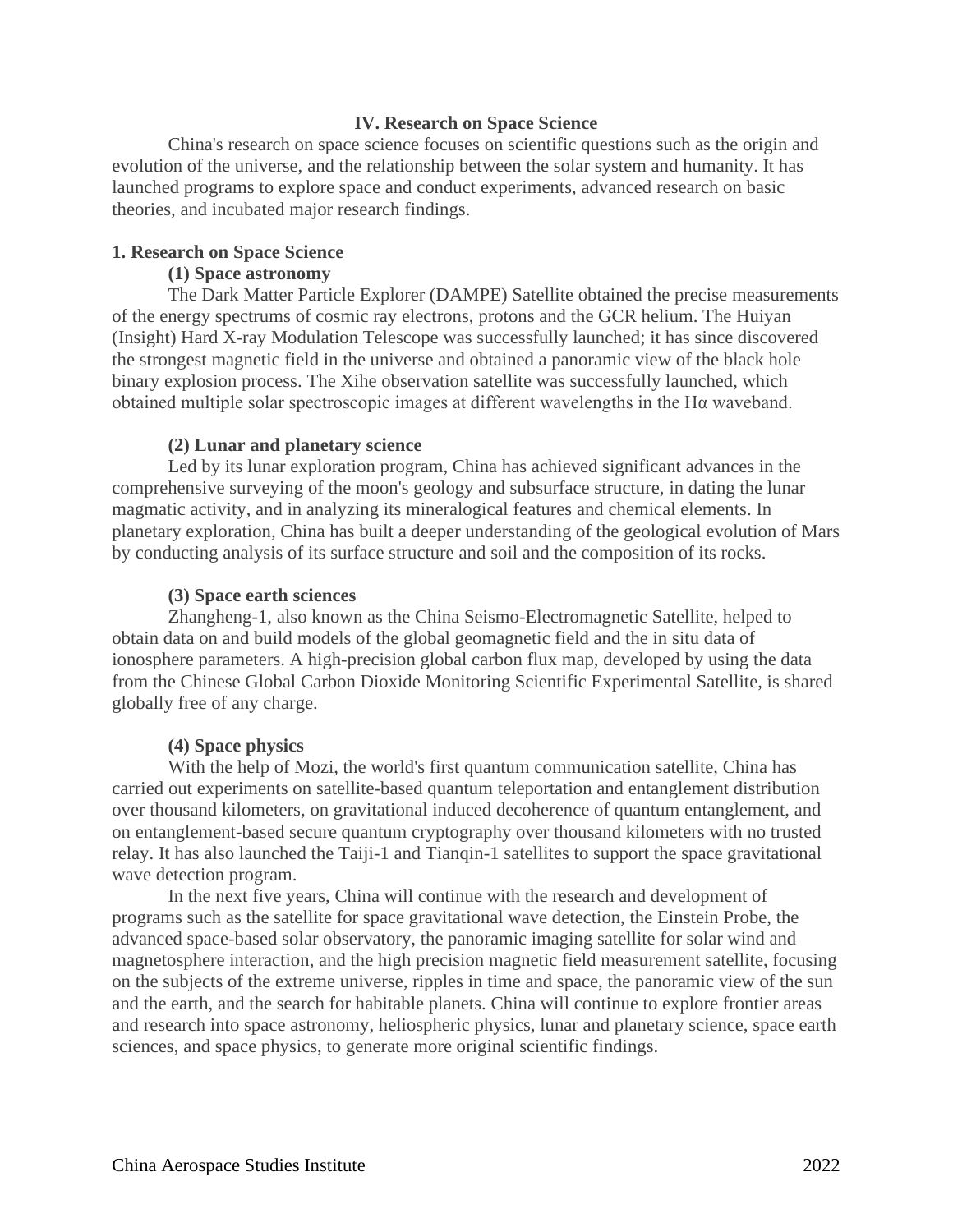## **2. Science Experiments in Space**

With the help of the Shenzhou spacecraft series, the Tiangong-2 space laboratory, and the Shijian-10 satellite, China has achieved mammalian embryonic development in space and inorbit verification of the world's first space cold atom clock, expanded the understanding of the mechanisms behind particle segregation in microgravity, pulverized coal combustion, and material preparation, and achieved research findings in space science of international standing.

In the coming five years, China will make use of space experiment platforms such as the Tiangong space station, the Chang'e lunar probe series, and the Tianwen-1 Mars probe to conduct experiments and research on biology, life, medicine, and materials, to expand humanity's understanding of basic science.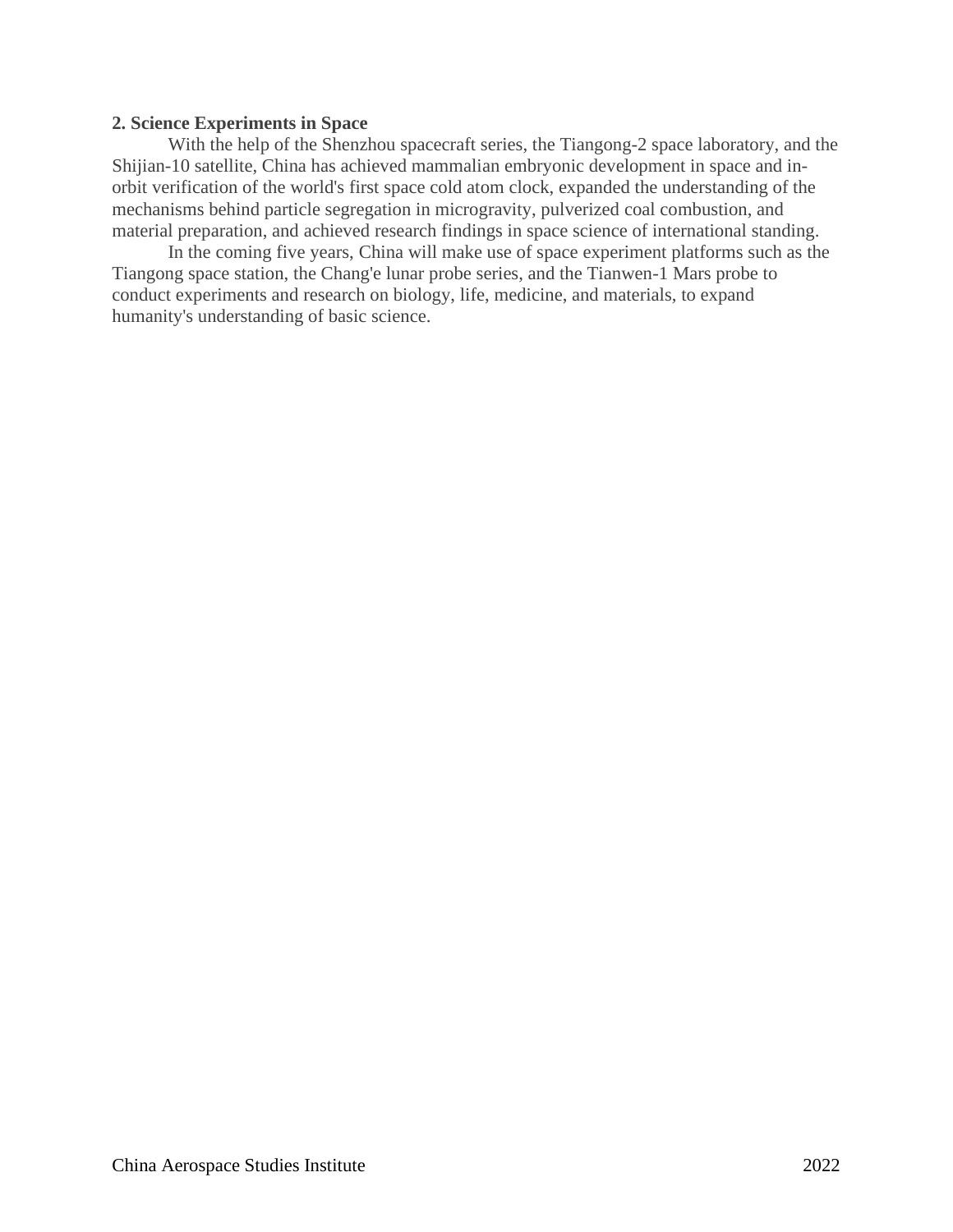## **V. Modernizing Space Governance**

The Chinese government has been proactive in developing the space industry, through policy measures and well-thought-out plans for space activities. Better alignment between a well-functioning market and an enabling government gives full play to the roles of both, endeavoring to create a favorable environment for the growth of a high-quality space industry.

## **1. Enhancing Innovation**

In order to create a new configuration in which the upper, middle and lower industrial chains are coordinated, and large, small and medium-sized enterprises advance in an integrated way, China is building a strategic force of space science and technology, encouraging original innovation by research institutes and bringing together enterprises, universities, research institutes and end-users in creating and applying new technologies. A technological innovation alliance is emerging in key areas of space science.

A number of major space and science projects are in place to promote the leapfrog development of space science and technology, which spearheads overall technical advances. China is making forward-looking plans for strategic, fundamental and technological breakthroughs in space science - it is integrating the application of new-generation information technology in the space sector, and accelerating the engineering application of advanced and especially revolutionary technologies.

The secondary development of space technologies will be further reinforced to put research findings into industrial production and boost the economy.

## **2. Strengthening Basic Industrial Capabilities**

The space industry will continue to improve its integrated and open industrial system comprising system integrators, specialized contractors, market suppliers, and public service providers, and covering all links from research to production.

To strengthen the industrial and supply chains of its space industry and transform and upgrade the basic capabilities of the industry, China will optimize the industrial structure and upgrade R&D, manufacturing, launch operations, and application services, further integrate industrialization with information technology, and build intelligent production lines, workshops and institutes.

#### **3. Expanding Application**

China will improve the policies for its satellite application industry, including coordinating public interest and market demand, integrating facilities and resources, unifying data and product standards, and streamline the channel for sharing and utilization. It is committed to improving satellite application services with unified standards and customized choices.

China will move faster to grow its satellite application market, where various market entities are encouraged to develop value-added products. By creating new application models, China is fostering a "space plus" industrial ecosystem and promoting emerging strategic industries related to space.

#### **4. Encouraging Commercialization**

China has formulated guidelines on commercializing its space industry. It will expand the scope of government procurement of space products and services, grant relevant enterprises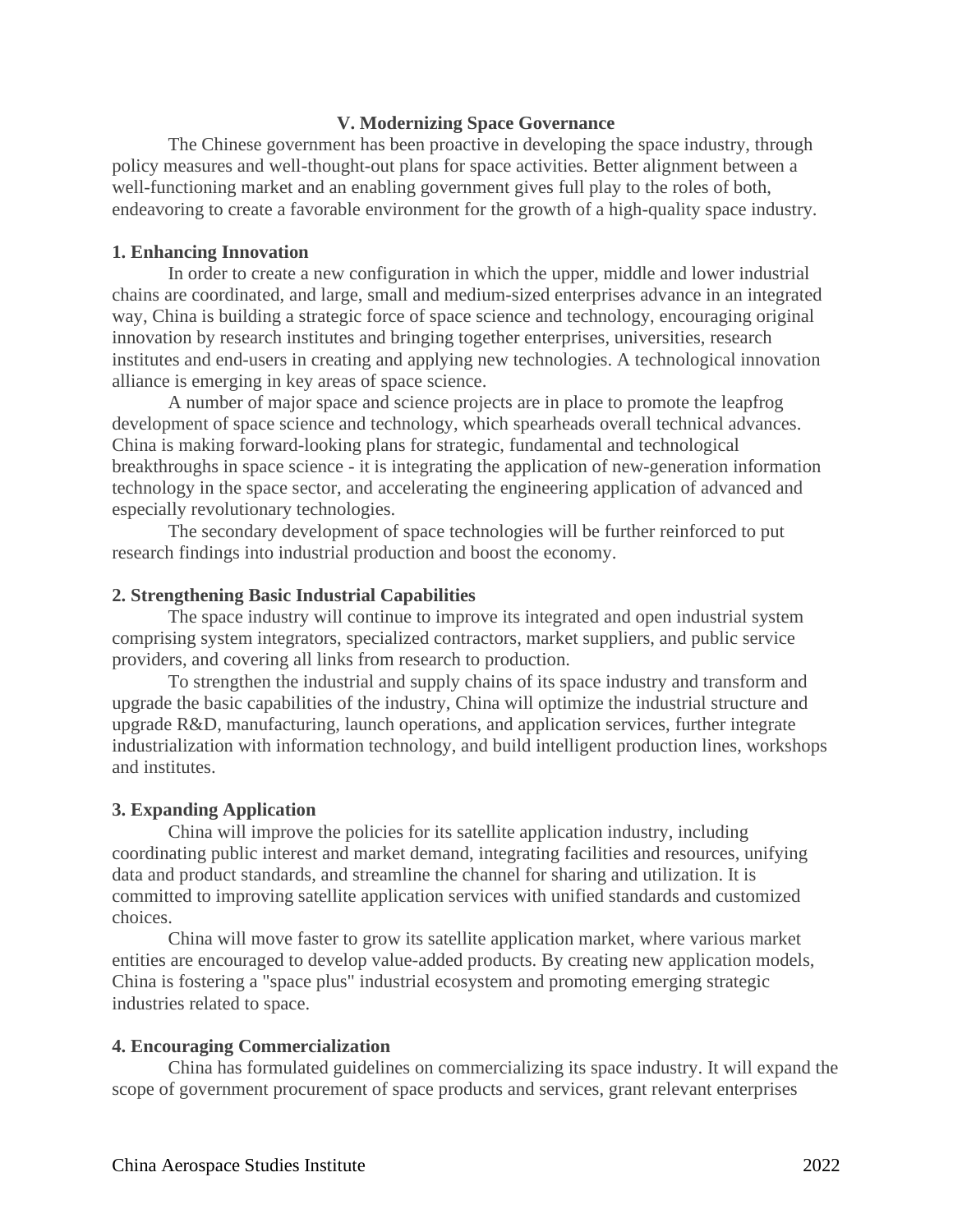access and sharing rights to major scientific research facilities and equipment, and support these enterprises in joining the R&D of major engineering projects. It will establish a negative list for market access to space activities, to ensure fair competition and the orderly entry and exit of participating enterprises.

China will optimize the distribution of the space industry in the national industrial chain, and encourage and guide participating enterprises to engage in satellite application and the transfer and transformation of space technologies.

## **5. Promoting Law-Based Governance**

To promote law-based governance of the space industry, China will speed up the formulation of a national space law and establish a legal system with this law at the core. This will include studying and formulating regulations on satellite navigation, strengthening the management of satellite navigation activities, revising measures for the registration of space objects, and regulating the sharing and use of space data and the licensing of civil space launches. It will also include studying and formulating regulations on the management of satellite frequency and orbit resources, and strengthening the declaration, coordination and registration of these resources to safeguard the country's legitimate rights and interests in this regard. China has strengthened research on international space law, and actively participated in formulating International Telecommunication Union standards and international rules regarding outer space, maintaining the international order in outer space based on international space law, and contributing to a fair and reasonable global governance system for outer space.

## **6. Strengthening Team-Building**

China will step up its efforts to become a world center for talent and innovation in space science, and create favorable conditions for the development of professionals and the expansion of their ranks. It will improve the personnel training mechanism - fostering a pool of strategic scientists, leading and young scientists, and teams with strong innovation capacity, and cultivating a large number of outstanding engineers, top technicians championing fine craftsmanship, and visionary entrepreneurs with a sense of social responsibility. China will improve its personnel management mechanisms to regulate and guide the rational flow of professionals. It will also upgrade incentives with greater rewards and stronger support, and strengthen specialty disciplines in universities to cultivate a reserve force of aerospace personnel.

#### **7. Promoting Space Education and Culture**

China will continue to hold events to celebrate its Space Day, promote education on space knowledge and culture during World Space Week and National Science and Technology Week, and through Tiangong Classroom and other platforms, and promote the culture and spirit embodied in the development of the atomic and hydrogen bombs, missiles, man-made satellites, manned spaceflight, lunar probes and the BeiDou Navigation Satellite System in the new era. The goal is to inspire the nation, especially the young people, to develop an interest in science, to create and explore the unknown, and to increase scientific knowledge among the general public. China will protect its major space heritage and build more space museums and experience parks to popularize space science and provide education. It will encourage the creation of space-related literary and art works to promote space culture.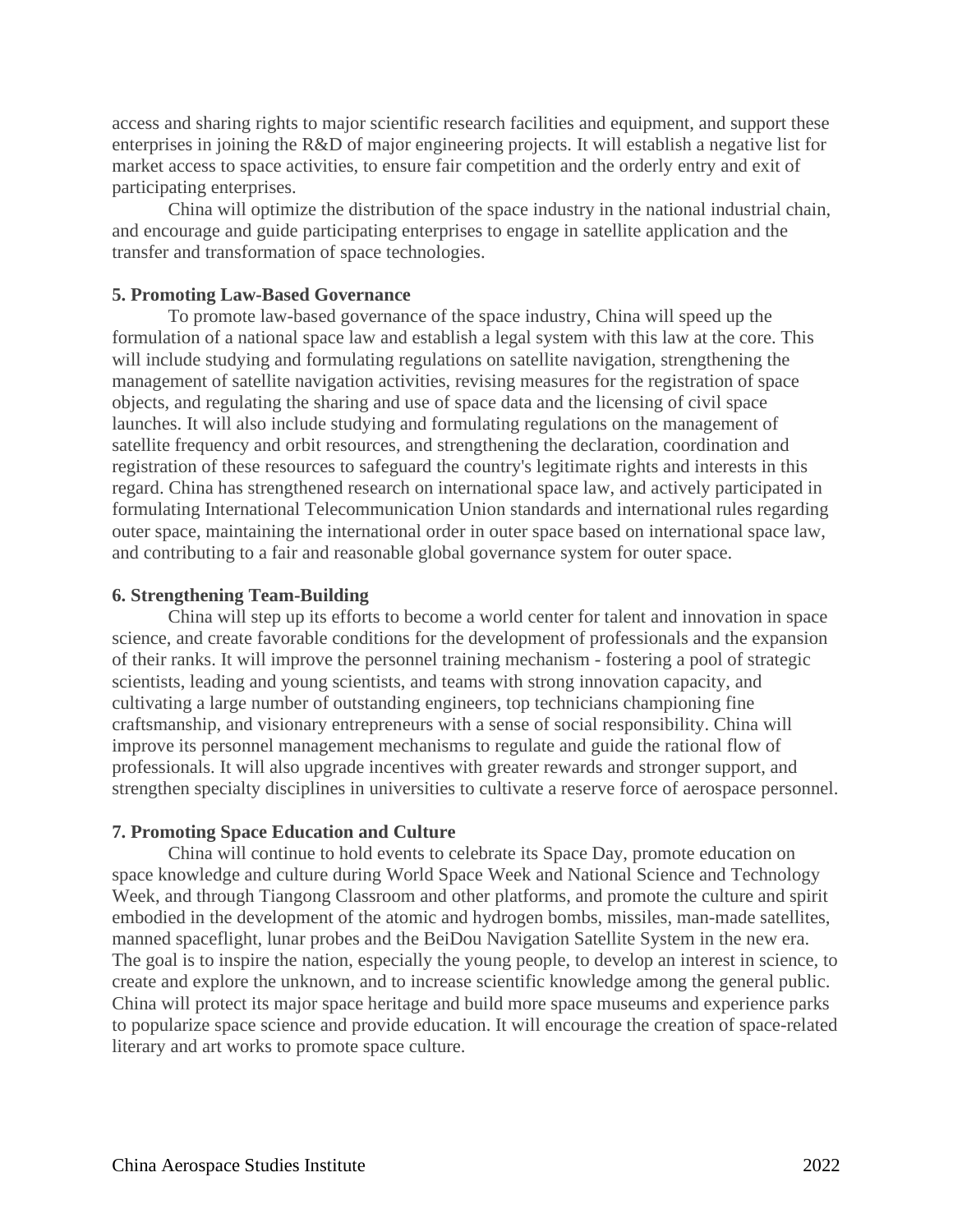# **VI. International Cooperation**

Peaceful exploration, development and utilization of outer space are rights equally enjoyed by all countries. China calls on all countries to work together to build a global community of shared future and carry out in-depth exchanges and cooperation in outer space on the basis of equality, mutual benefit, peaceful utilization, and inclusive development.

# **1. Basic Policies**

China's basic policies on international exchanges and cooperation are as follows:

- Safeguarding the central role of the United Nations in managing outer space affairs; abiding by the Treaty on Principles Governing the Activities of States in the Exploration and Use of Outer Space, Including the Moon and Other Celestial Bodies; upholding the guiding role of relevant UN principles, declarations and resolutions; actively participating in the formulation of international rules regarding outer space; and promoting greater sustainability of space activities;
- Strengthening international exchanges and cooperation on space science, technology and application; working together with the international community to provide public products and services; and contributing to global efforts to address common challenges;
- Strengthening international space cooperation that is based on common goals and serves the Belt and Road Initiative, and ensuring that the space industry benefits the Initiative's participating countries, especially developing countries;
- Supporting the Asia-Pacific Space Cooperation Organization (APSCO) to play an important role, and giving weight to cooperation under the BRICS and Group 20 mechanisms and within the framework of the Shanghai Cooperation Organization;
- Encouraging and endorsing the efforts of domestic research institutes, enterprises, institutions of higher learning, and social organizations to engage in international space exchanges and cooperation in diverse forms and at various levels in accordance with relevant policies, laws and regulations.

# **2. Major Achievements**

Since 2016, China has signed 46 space cooperation agreements or memoranda of understanding with 19 countries and regions and four international organizations. It has actively promoted global governance of outer space, and carried out international cooperation in space science, technology and application through bilateral and multilateral mechanisms. These measures have yielded fruitful results.

# **(1) Global governance of outer space**

- China participates in consultations on issues such as the long-term sustainability of outer space activities, the development and utilization of space resources, and the prevention of arms race in outer space. Together with other parties, it has proposed discussions on space exploration and innovation, and advanced the Space2030 Agenda of the UN.
- China supports the work of the Beijing office of the United Nations Platform for Spacebased Information for Disaster Management and Emergency Response, and has participated in the activities of the International Committee on Global Navigation Satellite Systems in an in-depth manner. It has joined international mechanisms such as the Space Missions Planning Advisory Group and the International Asteroid Warning Network.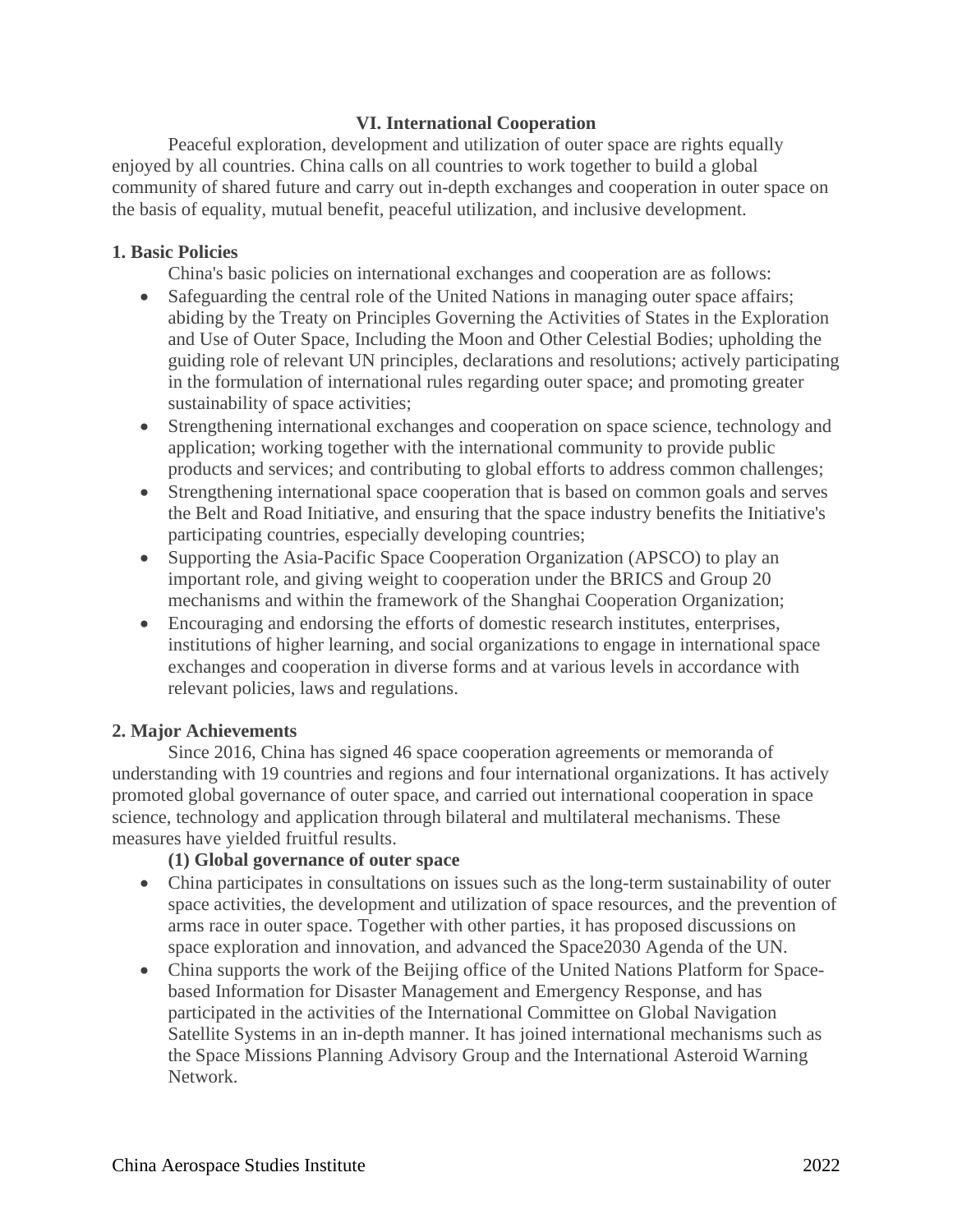- China plays its role as the host country of APSCO, and supports the organization's Development Vision 2030.
- China has strengthened international exchanges on space debris, long-term sustainability of outer space activities, and other issues through mechanisms such as the Space Debris Work Group of China-Russia Space Cooperation Sub-committee and the Sino-US Expert Workshop on Space Debris and Space Flight Safety.
- China supports the activities of international organizations such as the International Telecommunication Union, Group on Earth Observations, Inter-Agency Space Debris Coordination Committee, Consultative Committee for Space Data Systems, International Space Exploration Coordination Group, and the Interagency Operations Advisory Group.

# **(2) Manned spaceflight**

- China has carried out gamma-ray burst polarization monitoring research with the European Space Agency on the Tiangong-2 space laboratory, conducted human body medical research in a micro-gravitational environment with France during the Shenzhou-11 manned spaceflight mission, carried out joint CAVES training and maritime rescue drills with the European Astronaut Centre.
- China has completed the selection of the first batch of international space science experiments to be conducted on the Chinese space station, and conducted technological cooperation and exchanges with Germany, Italy and Russia on space science experiments and the development of space station sections.

# **(3) BeiDou Navigation Satellite System**

- China has coordinated the development of China's BeiDou Navigation Satellite System and the United States' Global Positioning System, Russia's GLONASS system, and Europe's Galileo system. It has carried out in-depth cooperation with them in the fields of compatibility, interoperability, monitoring and assessment, and joint application.
- China has pressed ahead with international standardization of the BeiDou system, which has been included in the standard systems of the International Electrotechnical Commission and many other international organizations in fields such as civil aviation, maritime affairs, international search and rescue, and mobile communications.
- China has increased the BeiDou system's global service capacity by establishing BeiDou cooperation forum mechanisms with the League of Arab States and the African Union, completing the first overseas BeiDou center in Tunisia, and conducting satellite navigation cooperation with countries such as Pakistan, Saudi Arabia, Argentina, South Africa, Algeria, and Thailand.

# **(4) Deep-space exploration**

- China launched the international lunar research station project together with Russia, and initiated the Sino-Russian Joint Data Center for Lunar and Deep-space Exploration. It is working with Russia to coordinate Chang'e-7's lunar polar exploration mission with Russia's LUNA-Resource-1 orbiter mission.
- In the Chang'e-4 lunar exploration mission China cooperated with Russia and the European Space Agency on engineering technology, and with Sweden, Germany, the Netherlands and Saudi Arabia on payloads. It has launched international onboard payload cooperation in the Chang'e-6 lunar exploration mission.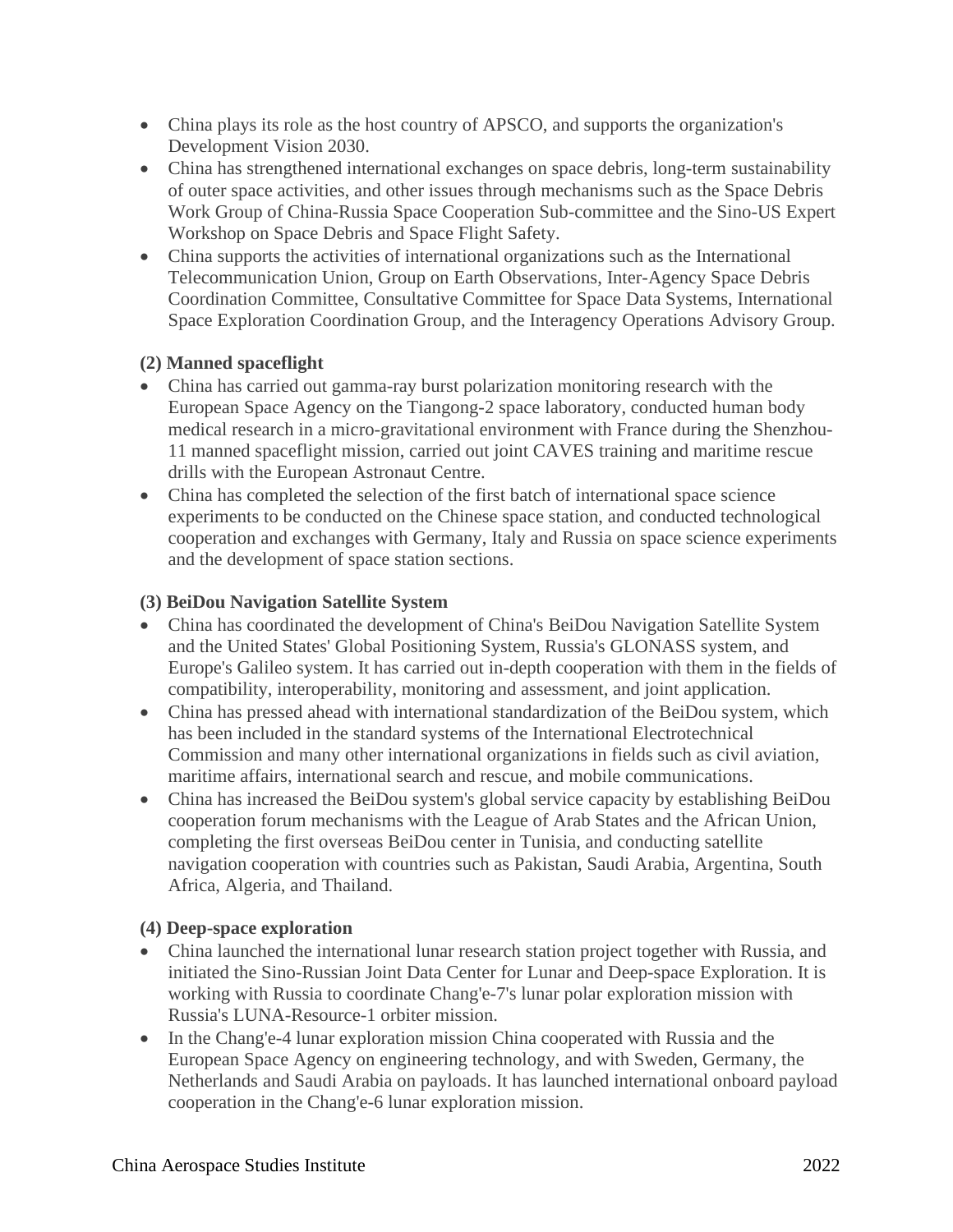- In the Tianwen-1 mission, China's first Mars exploration project, China cooperated with the European Space Agency on engineering technology, and with Austria and France on payloads. It has established a Mars probe orbit data exchange mechanism with the United States, and launched international onboard payload cooperation in its asteroid exploration mission.
- In the fields of lunar and deep-space exploration, China cooperated on TT&C with the European Space Agency, Argentina, Namibia, and Pakistan.

# **(5) Space technology**

- Together with relevant partners China has developed and successfully launched the China-France Oceanography Satellite, China-Brazil Earth Resources Satellite 04A, and the Ethiopian Remote-Sensing Satellite. It has launched the Student Small Satellites (SSS) for APSCO. It is jointly developing the MisrSat-2 remote-sensing satellite.
- China completed the in-orbit delivery of the Pakistan Remote-Sensing Satellite (PRSS-1), Venezuelan Remote-Sensing Satellite (VRSS-2), Sudan Remote-Sensing Satellite (SRSS-1), and the Algerian Communications Satellite (Alcomsat-1).
- China has provided satellite carrying or launching services for countries including Saudi Arabia, Pakistan, Argentina, Brazil, Canada, and Luxembourg.
- China has conducted space product and technology cooperation with countries including Russia, Ukraine, Belarus, Argentina, Pakistan, and Nigeria.
- China has helped developing countries boost their space science and research. It has built satellite research and development infrastructure with countries including Egypt, Pakistan and Nigeria. It has pressed ahead with the construction of the Belt and Road Initiative Space Information Corridor, and opened China's space facilities to developing countries.

# **(6) Space applications**

- China has established an emergency support mechanism for disaster prevention and mitigation for international users of the Fengyun meteorological satellites, and data from China's meteorological satellites have been widely used in 121 countries and regions.
- China has signed cooperation agreements for the BRICS Remote-Sensing Satellite Constellation, cooperated with the European Space Agency on earth observation satellite data exchange, and built the China-ASEAN Satellite Information Offshore Service Platform and the Remote-Sensing Satellite Data-Sharing Service Platform. It has worked with Laos, Thailand, Cambodia, and Myanmar to build the Lancang-Mekong Space Information Exchange Center.
- China has built satellite data receiving stations with countries including Bolivia, Indonesia, Namibia, Thailand and South Africa.
- China actively participates in the mechanism of the International Charter on Space and Major Disasters, providing satellite remote-sensing data totaling 800 scenes and adding eight new on-duty satellites (constellations) to the satellite system, thereby improving the international community's capacity for disaster prevention and mitigation.
- China actively provides satellite emergency monitoring services. It has initiated emergency monitoring in response to 17 major disasters in 15 countries. For instance, in response to the severe drought in Afghanistan and the dam collapse in Laos in 2018, and to the cyclone that struck Mozambique in 2019, it provided monitoring services for the authorities of affected countries.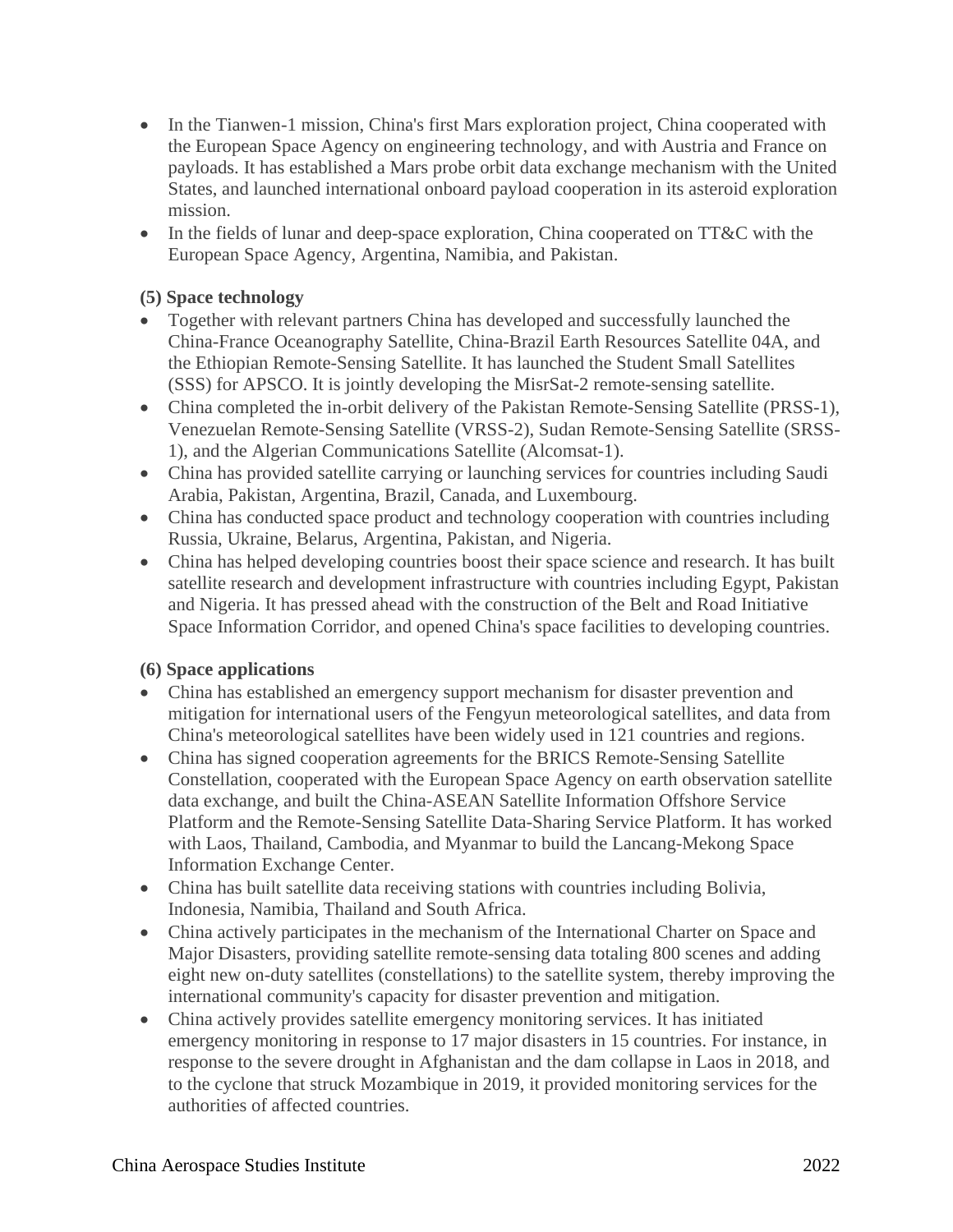- China released its GEO Strategic Plan 2016-2025: Implementing GEOSS. It served as the rotating chair of the Group on Earth Observations in 2020 and promoted the construction of a global earth observation system.
- China participates in the international Space Climate Observatory platform, promoting China's best practices in space technology to address climate change, and facilitating international cooperation on space climate observation.

# **(7) Space science**

- Using science satellites including Wukong, Mozi, Shijian-10, and Insight, China has conducted joint scientific research and experiments with countries including Switzerland, Italy, Austria, the United Kingdom, and Japan.
- China co-developed and successfully launched the China-Italy Electromagnetic Monitoring Experiment Satellite. It has continued the joint development of the Sino-European Panoramic Imaging Satellite for Solar Wind and Magnetosphere Interaction, Sino-French Astronomic Satellite, and China-Italy Electromagnetic Monitoring Experiment Satellite 02. It has joined countries including Italy and Germany in developing and calibrating the payloads of satellites such as the advanced space-based solar observatory, Einstein Probe, and enhanced X-ray timing and polarimetry observatory.
- Using the China-Brazil Joint Laboratory for Space Weather, it co-built the space environment monitoring and research platform for South America.

# **(8) Personnel and academic exchanges**

- China has taken part in the activities organized by the International Astronautical Federation, International Committee on Space Research, International Academy of Astronautics, and International Institute of Space Law. It has hosted the 2017 Global Space Exploration Conference, the 13th Meeting of the International Committee on Global Navigation Satellite Systems, the United Nations/China Forum on Space Solutions: Realizing the Sustainable Development Goals, the Wenchang International Aviation and Aerospace Forum, the Zhuhai Forum, the International Summit on BDS Applications, and the Fengyun Satellite User Conference.
- China has helped developing countries train professionals. Through the Regional Centre for Space Science and Technology Education in Asia and the Pacific (China) (Affiliated to the United Nations), it has trained almost 1,000 space-industry professionals for more than 60 countries, and established the "Belt and Road" Aerospace Innovation Alliance and the Association of Sino-Russian Technical Universities. It has also promoted personnel exchanges in remote-sensing and navigation technology through the International Training Program and other channels.
- China has promoted scientific and technological exchanges in the fields of space science, remote sensing and navigation through the China-Europe Space Science Bilateral Meeting, the China-EU-ESA Dialogue on Space Technology Cooperation, and the Dragon Programme - a joint undertaking between ESA and the Ministry of Science and Technology of China.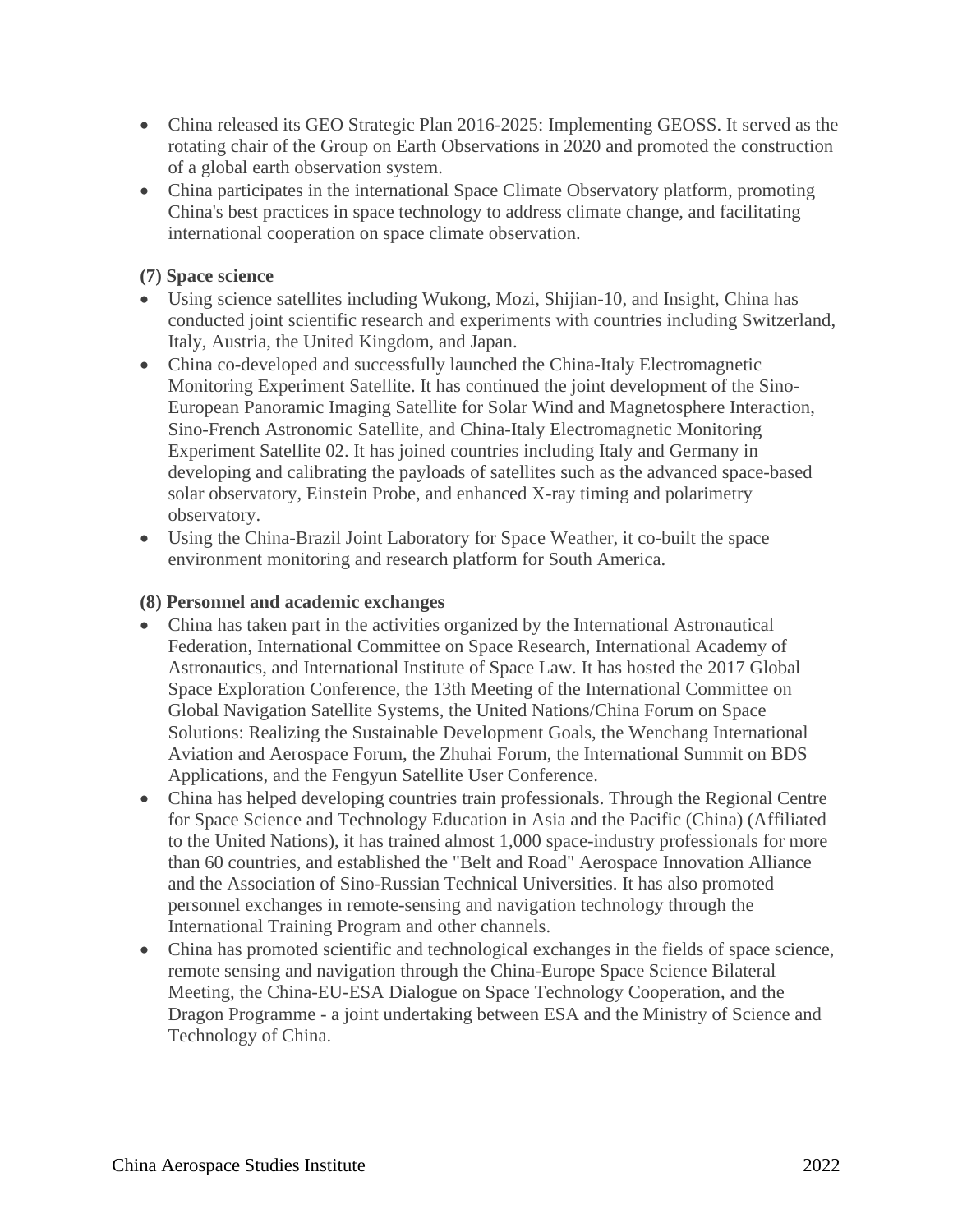## **3. Key Areas for Future Cooperation**

In the next five years China will be more open and active in broadening bilateral and multilateral cooperation mechanisms, and will engage in extensive international exchanges and cooperation in the following key areas:

## **(1) Global governance of outer space**

- Under the framework of the United Nations, China will actively participate in formulating international rules regarding outer space, and will work together with other countries to address the challenges in ensuring long-term sustainability of outer space activities.
- China will actively participate in discussions on international issues and the development of relevant mechanisms, such as those in the fields of space environment governance, near-earth objects monitoring and response, planet protection, space traffic management, and the development and utilization of space resources.
- China will cooperate in space environment governance, improve the efficiency of space crisis management and comprehensive governance, conduct dialogue with Russia, the United States and other countries as well as relevant international organizations on outer space governance, and actively support the construction of APSCO's space science observatory.

## **(2) Manned spaceflight**

- China will employ its space station to conduct space-based astronomical observations, earth science and research, and space science experiments under conditions of microgravity.
- China will promote more extensive international cooperation in astronaut selection and training, joint flights and other fields.

# **(3) BeiDou Navigation Satellite System**

- China will continue to participate in the activities of the UN's International Committee on Global Navigation Satellite Systems and promote the establishment of a fair and reasonable satellite navigation order.
- China will actively improve compatibility and interoperability of global satellite navigation systems such as the BeiDou Navigation Satellite System and other such systems as well as satellite-based augmentation systems.
- China will prioritize cooperation and exchanges, and share with others mature solutions, on the application of the BeiDou Navigation Satellite System, thereby boosting the socioeconomic development of partner countries.

## **(4) Deep-space exploration**

- China will advance cooperation on the international lunar research station project. It welcomes international partners to participate in the research and construction of the station at any stage and level of the mission.
- It will expand cooperation in the fields of asteroid and interplanetary exploration.

# **(5) Space technology**

• China will support cooperation on satellite engineering and technology. It will complete the joint research and development of MisrSat-2, and launch the SVOM (Space-based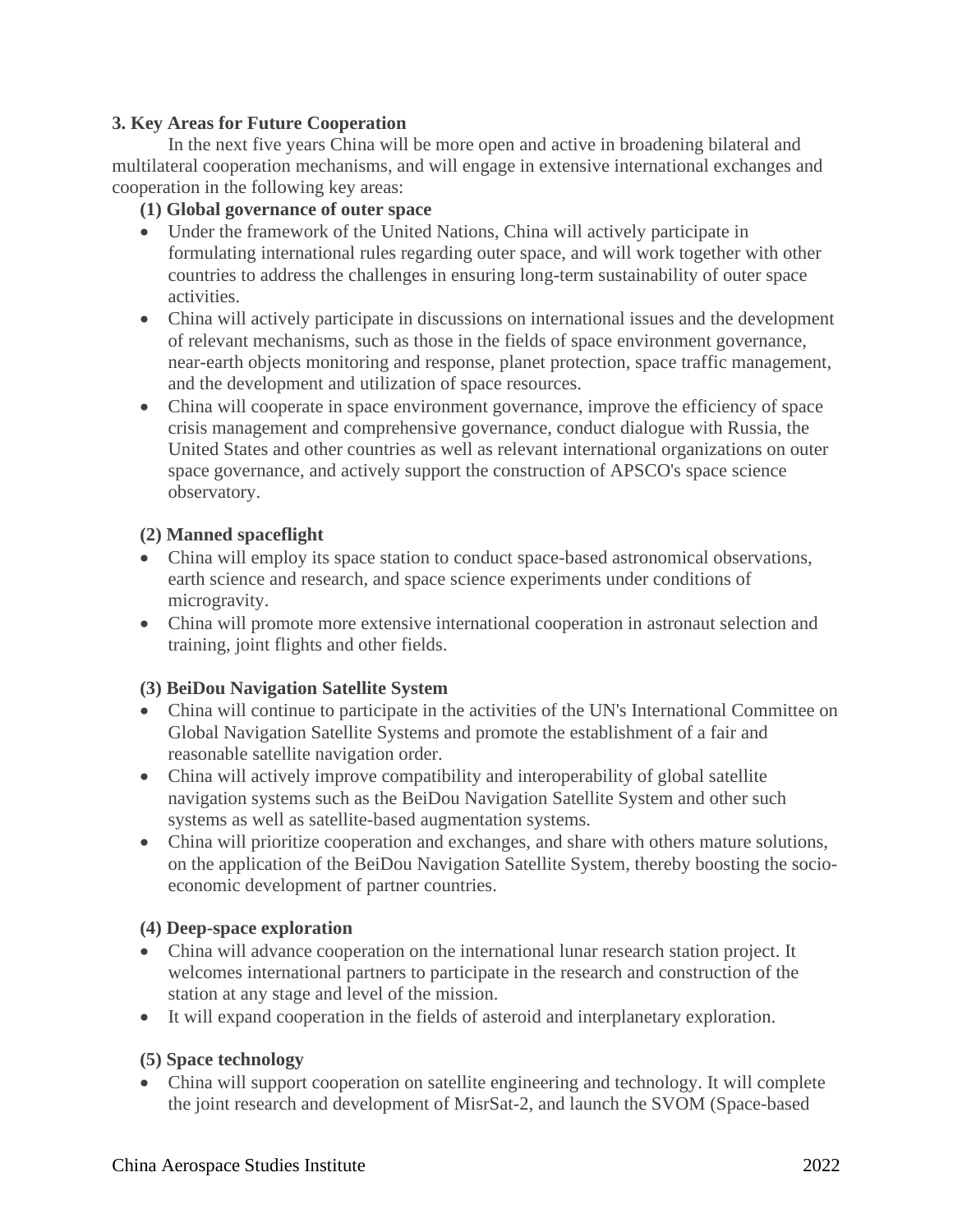multiband astronomical Variable Objects Monitor), and the China-Italy Electromagnetic Monitoring Experiment Satellite 02. It will press ahead with follow-up cooperation in the China-Brazil Earth Resources Satellites program.

- China will engage in cooperation on space TT&C support. It will continue to cooperate with the European Space Agency in the field of TT&C support, and further advance the building of ground station networks.
- China will support international cooperation on commercial spaceflight, including:
- launching services;
- technical cooperation on whole satellites, on sub-systems, spare parts, and electronic components of satellites and launch vehicles, on ground facilities and equipment, and on other related items.
- It will give priority to developing communications satellites for Pakistan and to cooperating on the construction of the Pakistan Space Center and Egypt's Space City.

# **(6) Space applications**

- China will promote global application of data from Chinese meteorological satellites, support the provision of data from the China-France Oceanography Satellite to the World Meteorological Organization, and promote global sharing and scientific application of the data obtained by Zhangheng-1, China's seismo-electromagnetic satellite.
- China will press ahead with the construction of the Belt and Road Initiative Space Information Corridor, and strengthen cooperation on the application of remote-sensing, navigation, and communications satellites.
- China will press ahead with the construction of the data-sharing service platform of APSCO.
- China will advance the construction and application of the BRICS remote-sensing satellite constellation.
- China will participate in the construction and use of the Space Climate Observatory.

# **(7) Space science**

- By means of the deep-space exploration project, and using extraterrestrial samples and exploration data, China will conduct joint research in fields such as the space environment and planetary origin and evolution. Through the United Nations scientific data obtained by the Chang'e 4 satellite will be made available to the international community.
- China will boost joint R&D on space science satellites and research subjects such as dark matter particles, solar burst activities and their influence, and spatial gravitational wave.

# **(8) Personnel and academic exchanges**

- China will conduct personnel exchanges and training in the space industry.
- China will hold high-level international academic exchange conferences and forums.